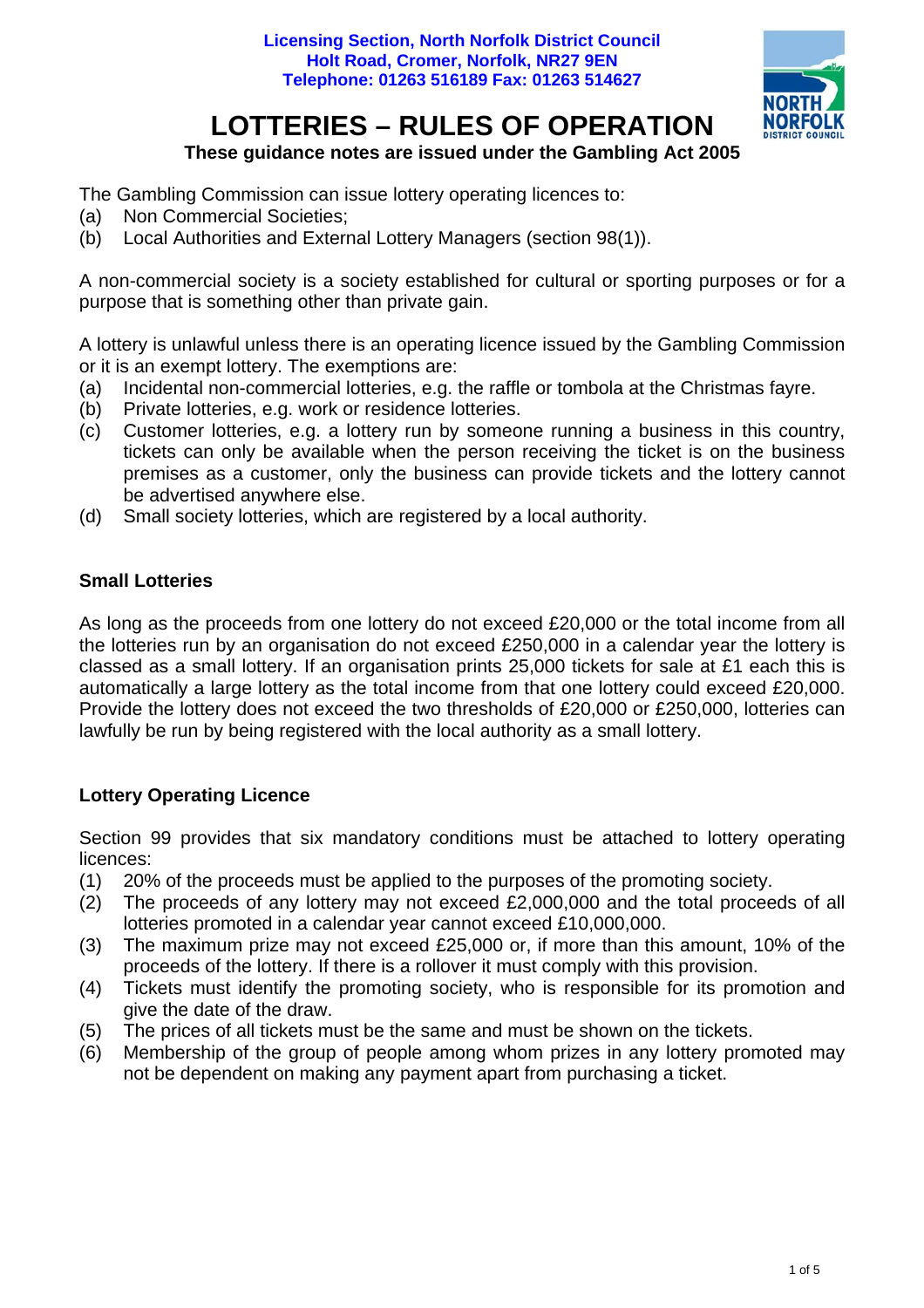

**These guidance notes are issued under the Gambling Act 2005** 

## **Promoting a Lottery**

Under section 252(1) a person promotes a lottery if he makes or participates in making the arrangements for a lottery. A person promotes a lottery if he:

- (a) makes arrangements for the printing of lottery tickets;
- (b) makes arrangements for the printing of promotional material;
- (c) arranges for the distribution or publication of promotional material;
- (d) possesses promotional material with a view to its distribution or publication;
- (e) makes other arrangements to advertise a lottery;
- (f) invites a person to participate in a lottery;
- (g) sells or supplies a lottery ticket;
- (h) offers to sell or supply a lottery ticket;
- (i) possesses a lottery ticket with a view to its sale or supply;
- (j) does or offers to do anything by virtue of which a person becomes a member of a class among whom prizes in a lottery are to be allocated;
- (k) uses premises for the purpose of allocating prizes or for any other purpose connected with the administration of a lottery (section 252(2)).

"Promotional Material" means a document which:

- (a) advertises a specified lottery;
- (b) invites participation in a specified lottery;
- (c) contains information about how to participate in a specified lottery;
- (d) lists winners in a specified lottery (section 252(3)).

#### **Offences**

*Section 258: Promotion of Lottery*

This section makes it an offence to promote a lottery. However, as long as the person promoting the lottery holds the relevant operating licence or acts on behalf of a person who has been granted such a licence no offence is committed.

If the lottery is an exempt lottery then no offence is committed, e.g.:

- (a) the incidental non-commercial lottery;
- (b) private lotteries:
- (c) customer lotteries;
- (d) small society lotteries registered with the licensing authority.

### *Section 259: Facilitating a Lottery*

If a person prints tickets for a lottery, prints promotional material for a lottery or advertises one an offence is committed unless there is a relevant operating licence in force or the lottery is an exempt lottery.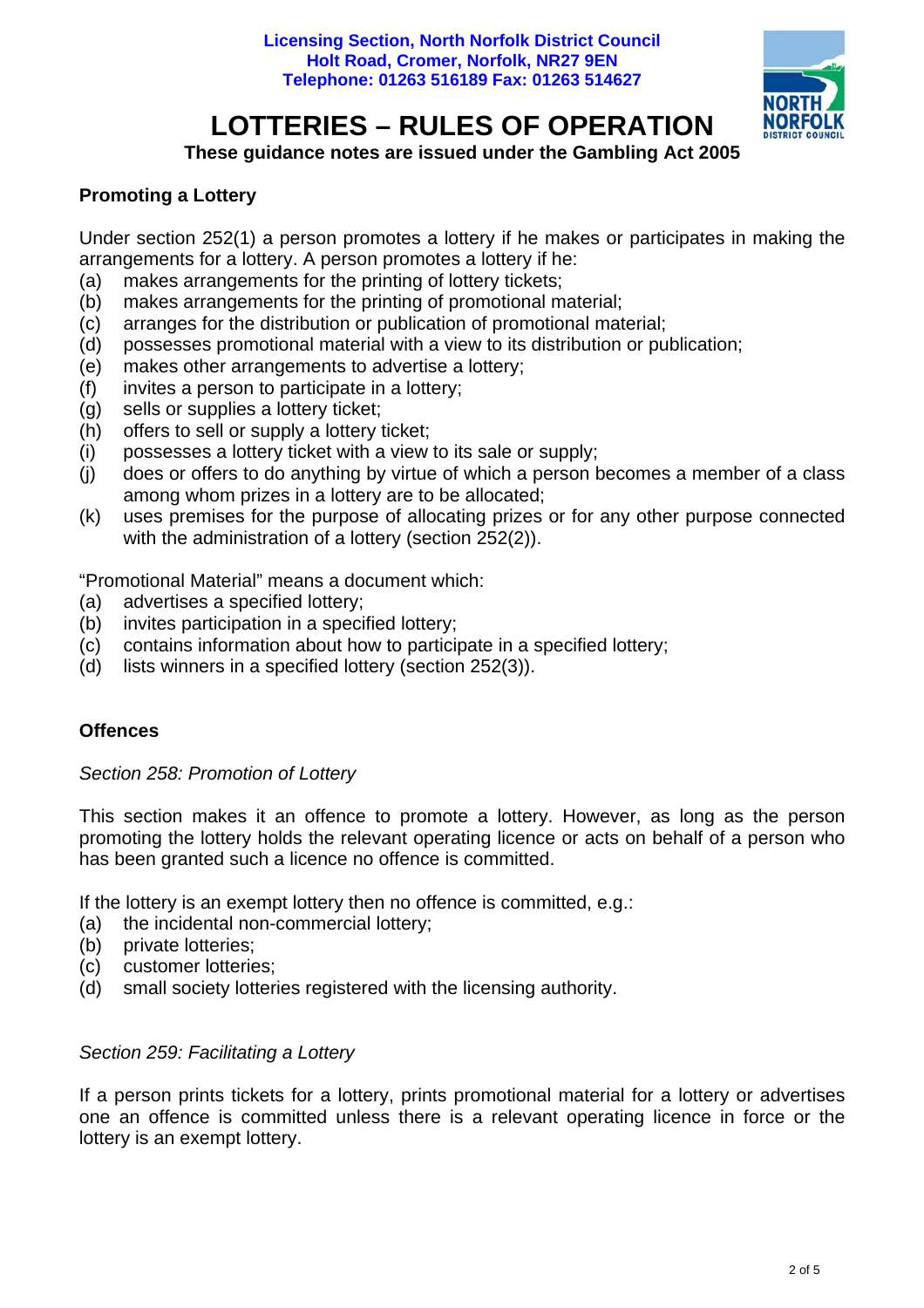

#### **These guidance notes are issued under the Gambling Act 2005**

#### *Section 260: Misusing Profits of Lottery*

This section provides for a general offence of misusing the profits of a lottery, e.g. using the proceeds for a purpose other than that specified in the tickets.

#### *Section 261: Misusing Profits of an Exempt Lottery*

It is an offence for someone to use the proceeds of an exempt lottery for the purpose other than the one for which the lottery was permitted to be promoted.

#### **Schedule 11 – Exempt Lotteries**

Schedule 11 sets out the various categories of exempt lotteries and the principles that apply to them.

#### *Part 1: Incidental Non-Commercial Lotteries*

Incidental non-commercial lotteries are activities such as the raffle and tombola at a garden party. The lottery must be a small part of a wider ranging fund raising event, the proceeds of which are not for any private gain. To be a non-commercial lottery:

- The promoters may only deduct such sums for prizes and other costs as are prescribed in regulations.
- The lottery must be promoted purely for a non-commercial purpose, i.e. there must be no element of private gain.
- There cannot be a rollover.
- Tickets are only available at the event while it is taking place and the results are announced at the event.

#### *Part 2: Private Lotteries*

There are three types of "private lottery" which qualify as exempt lotteries:

- A private society lottery is a lottery promoted by members of a society who have been authorised to run it and people who purchase tickets are a member of that organisation or are on premises wholly or mainly used for society purposes.
- A work lottery is a lottery if the promoters work in a single set of premises and everyone who purchases the tickets also works in the same premises.
- A residents' lottery is a lottery where the promoters live in a single set of premises and tickets can only be purchased by people living in the same premises.

All types of private lottery cannot advertise apart from on the relevant premises, e.g. a work lottery can only advertise on the premises where the people entitled to purchase the tickets work. In addition, tickets will have to give the name and address of the promoter, specify who can buy tickets and explain that the rights in tickets cannot be transferred.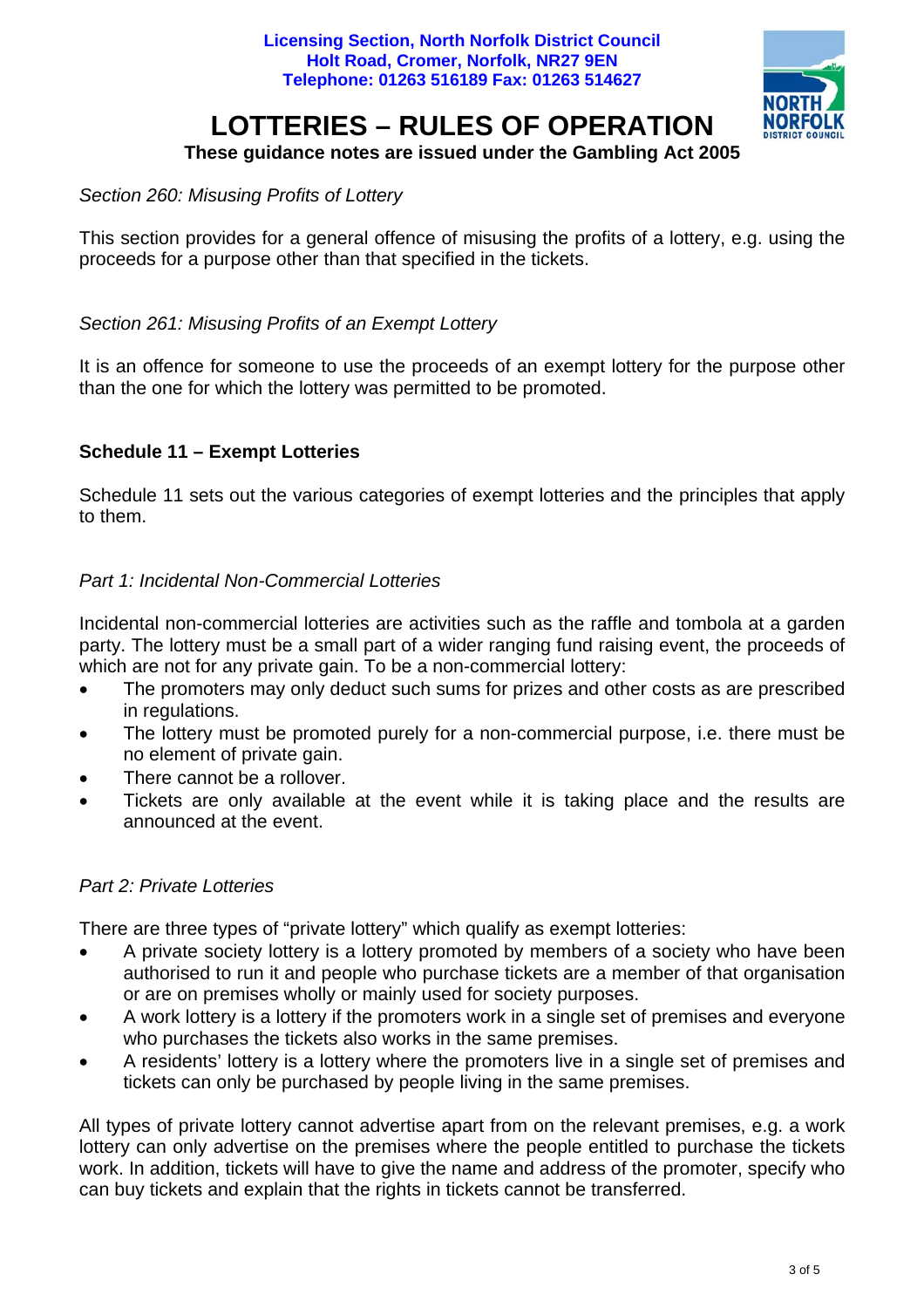

## **These guidance notes are issued under the Gambling Act 2005**

All private lotteries will have to comply with is that every ticket must be sold for the same price, which must be shown on the tickets and the tickets have to be paid for before a prize can be allocated.

#### *Part 3: Customer Lottery*

Anyone running a business and occupying business premises in Great Britain can run a customer lottery. Tickets can only be obtained by people when they are on the business's premises as a customer of the business. The lottery can only be advertised on those premises. Tickets can only be obtained from the business promoting the lottery.

The tickets must give the name and address of the promoter, specify who is entitled to purchase the tickets and explain that the rights under the ticket cannot be transferred. The price for the tickets has to be the same, must be shown on the tickets. No profit can be made for running a customer lottery. There can only be one draw a week and the maximum prize is £50

#### *Parts 4 and 5: Small Society Lotteries*

A non-commercial society that runs a lottery where the income is below certain specified thresholds can register with the local authority.

Financial limits are that the proceeds for one individual lottery cannot exceed £20,000 and in a calendar year the total proceeds from society lotteries do not exceed £250,000 (paragraph 31 (2) and (3) schedule 11).

The organisation must produce tickets identifying the name of the society, the price of the ticket, the name of the promoter and the date of the draw (paragraph 36, schedule 11). The price of the tickets must be the same (paragraph 37, schedule 11).

The organisation must be registered with the local authority. The application will be prescribed by the Secretary of State (paragraph 42 (2) schedule 11).

As soon as practicable after receiving an application the local authority must register the society, tell the applicant this has been done and notify the Gambling Commission (paragraph 44, schedule 11).

The local authority must refuse an application for registration if, within 5 years ending with the date of the application the applicant has had an operating licence revoked by the Gambling Commission or an application for one refused (paragraph 47, schedule 11).

In addition, the local authority may refuse to register an applicant if they think:

- (a) the applicant is not a non-commercial society;
- (b) someone who will or may be connected with the promotion of the lottery has been convicted of a relevant offence;
- (c) false or misleading information has been provided in connection with the application (paragraph 48, schedule 11).